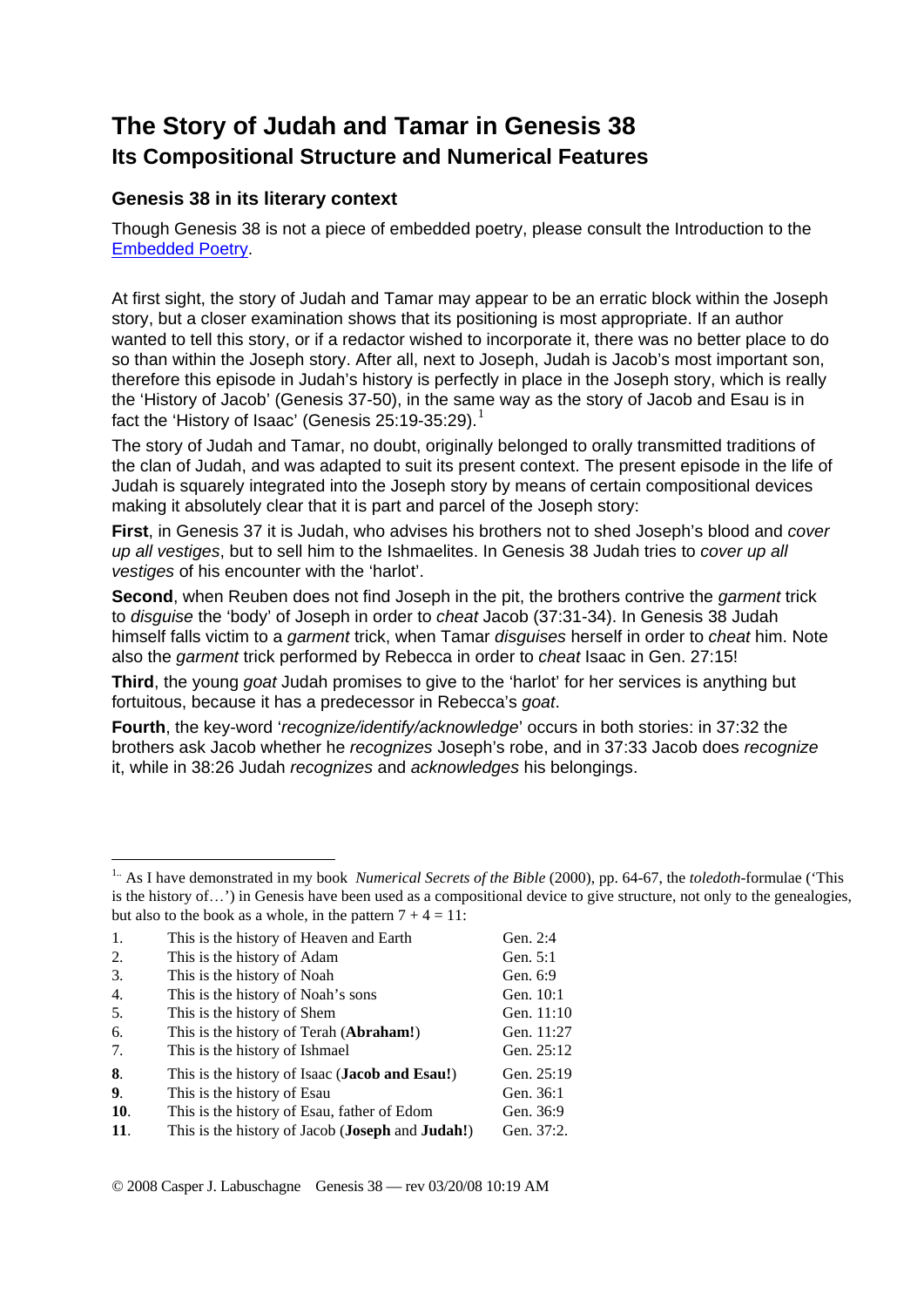**Fifth**, the story of Judah's marriage to a Canaanite woman, the 'Daughter of Shua' (Bathshua), in which he is seduced by his daughter-in-law Tamar, whom he thought to be a harlot, preludes the episode in the story of Joseph, in which Potiphar's wife attempts to seduce him (Genesis 39). Moreover, both brothers married non-Israelite women, and both clans partly survived in Canaan by incorporating into themselves various Canaanite elements. And so did David, who incorporated, e.g., the Jebusites. More importantly, Judah's Canaanite wife, as well as his Canaanite (?) daughter-in-law Tamar, were part of David's pedigree, just as Ruth, the Moabitess, at a later stage. The story of Judah and Tamar ultimately deals with the pedigree of David, for Tamar's son, Perez, is a direct ancestor of David.

Compare the pedigree of David from Tamar onwards in Ruth 4:12-22 (*eleven* verses), which is like the genealogies and *toledoth* in Genesis in the pattern 7 + 4 = 11. This also holds true for David's pedigree along the ancestry of Judah in Matthew 1:3-6! $2$ 

**Sixth**, in Genesis 38 Tamar is presented as a woman of noble conduct, being conscientiously faithful and dedicated to her deceased husband and resolved to give him offspring. By contrast, Potiphar's wife is depicted in Genesis 39 as the unfaithful woman ready to commit adultery. Compare the story of David's adultery with Bathsheba, the wife of Uriah the Hittite.

In this respect, it is important to assert that, within the cultural context of the time, and especially in regards the brother-in-law custom, Tamar's ingenious snaring of Judah, in order to force him to perform the required brother-in-law duty, is a perfectly lawful and noble deed.

**Seventh**, the purpose of the story is obviously to contrast Judah's conduct in his encounter with Tamar to that of Joseph in his encounter with Potiphar's wife. Joseph does not sin against God (39:9), for God is with him (39:2, 21, 23), but Judah - whose conduct is described in utterly secular terms - does sin against God, on no less than five counts:

1) By refusing to let his son Shelah perform the duty of a brother-in-law to Tamar.

2) By sending away the innocent Tamar to live as a widow in her father's house, falsely suggesting that the youngster Shelah will later on perform his duty (38:11).

3) By his indecent escapade with Tamar, whom he thought to be a harlot (15-19).

4) By covering up his vestiges with the help of his friend Hirah (38:23).

5) By condemning the innocent Tamar to be burned.

The only positive deed Judah pulls off in the whole story is that he admits that, in contrast to him, Tamar is in her right (38:26). In fact, she is the only one that acts righteously throughout the story. And it is only thanks to her righteousness – that he performs the brother-in-law duty. This results in a happy ending: the birth of Er-and-Tamar's offspring, Perez and Zerah. The remarkable birth of these twins parallels the miraculous birth of the offspring of Isaac and Rebecca: the *twins* Jacob and Esau (Gen. 25:21-23).

<span id="page-1-0"></span>

| <sup>2</sup> Pedigree from Tamar – David (Ruth 4:12-22): |                | Pedigree from Judah – David (Matthew 1:3-6) |  |
|----------------------------------------------------------|----------------|---------------------------------------------|--|
| 1.                                                       | <b>Tamar</b>   | Judah                                       |  |
| 2.                                                       | Perez          | Perez and Zerah by <b>Tamar</b>             |  |
| 3.                                                       | <b>Hezron</b>  | Hezron                                      |  |
| 4.                                                       | Ram            | Ram                                         |  |
| 5.                                                       | Amminadab      | Amminadah                                   |  |
| 6.                                                       | <b>Nahshon</b> | <b>Nahshon</b>                              |  |
| 7.                                                       | Salmon         | Salmon                                      |  |
| 8.                                                       | Boaz           | Boaz                                        |  |
| 9.                                                       | <b>Obed</b>    | <b>Obed</b> by <b>Ruth</b>                  |  |
| 10.                                                      | <b>Jesse</b>   | <b>Jesse</b>                                |  |
| 11.                                                      | David          | David.                                      |  |